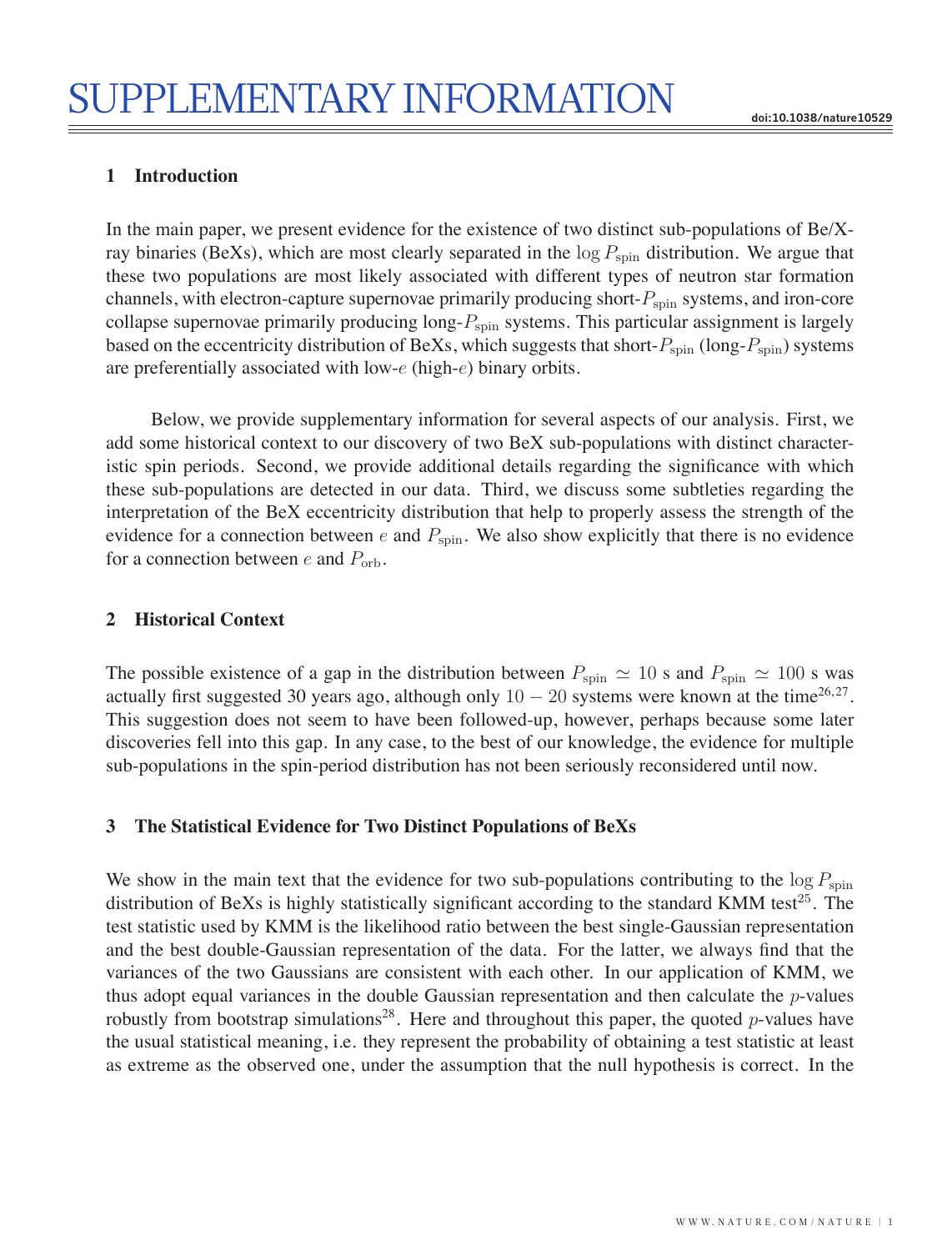case of KMM, the null hypothesis is that the data are drawn from a single Gaussian.

Figure 2 in the main text shows that the best double-Gaussian representation actually provides quite a good match to the  $\log P_{\text{spin}}$  data. It is nevertheless interesting to ask if we can find evidence for multiple sub-populations in our data set even without the assumption of normality. This can be checked by non-parametric methods, such as the "bandwidth test"<sup>29</sup>. The standard bandwidth test is a non-parametric test for multi-modality based on bootstrapping from a kernel density estimate of the underlying probability distribution function (PDF). The statistic used in the test is the smallest kernel width that results in a unimodal estimate of the PDF. The standard bandwidth test is a strict test of modality, in the sense that the null hypothesis is only that the underlying PDF is unimodal, with no additional assumptions concerning its shape. However, a unimodal distribution with an obvious "shoulder", for example, may still be considered to provide strong evidence for multiple sub-populations. We can therefore also define an alternative test, in which the statistic used is the smallest kernel width that results in a kernel density estimate of the PDF that has only two inflection points<sup>30</sup>. Being entirely non-parametric, both of these tests are extremely robust. However, they are also much less powerful than KMM, mainly in the sense that their null hypotheses are so general that they are hard to rule out. The resulting  $p$ -values, which can be calibrated via Monte-Carlo simulations<sup>31</sup>, are thus always larger than those provided by KMM.

We have applied both versions of the bandwidth test to the  $P_{spin}$  data for confirmed and probable BeXs. For the standard (modality) bandwidth test, we first apply a skew-minimising Box-Cox transformation to the  $\log P_{\text{spin}}$  data, because modes associated with distinct sub-populations can be either emphasised or suppressed by certain transformations<sup>32</sup>. A transformation to symmetry is expected to make any inherent bimodality (strictly speaking: "bimodalizability") easier to detect<sup>33</sup>. For our BeX data set, the classic bandwidth test then rejects the null hypothesis of unimodality with  $p = 9 \times 10^{-3}$  (application of this test directly to the log  $P_{\text{spin}}$  data would give  $p = 0.04$ ). Applying the alternative (inflection point) bandwidth test directly to the  $\log P_{\text{spin}}$  data rejects the null hypothesis that there are only two inflection points in the underlying distribution with  $p = 1 \times 10^{-3}$ (application of this test to the deskewed data would give  $p = 5 \times 10^{-3}$ ). Given the robust nonparametric nature of these tests, we consider these results to be strong evidence for the existence of two distinct BeX sub-populations.

## **4 The Eccentricity Distribution of BeXs**

Figure 3 in the main text shows that there is marginally significant evidence that the eccentricity distribution of long- $P_{spin}$  BeXs is different from that of short- $P_{spin}$  systems. Some care has to be taken in interpreting this result.

First, tidal circularization will always tend to reduce the eccentricity of close binary systems. However, the orbital periods within our BeX sample ( $P_{\rm orb} > 10$  d) are too long for this mechanism to be effective<sup>34</sup>. Second, other things being equal, a given supernova kick velocity will induce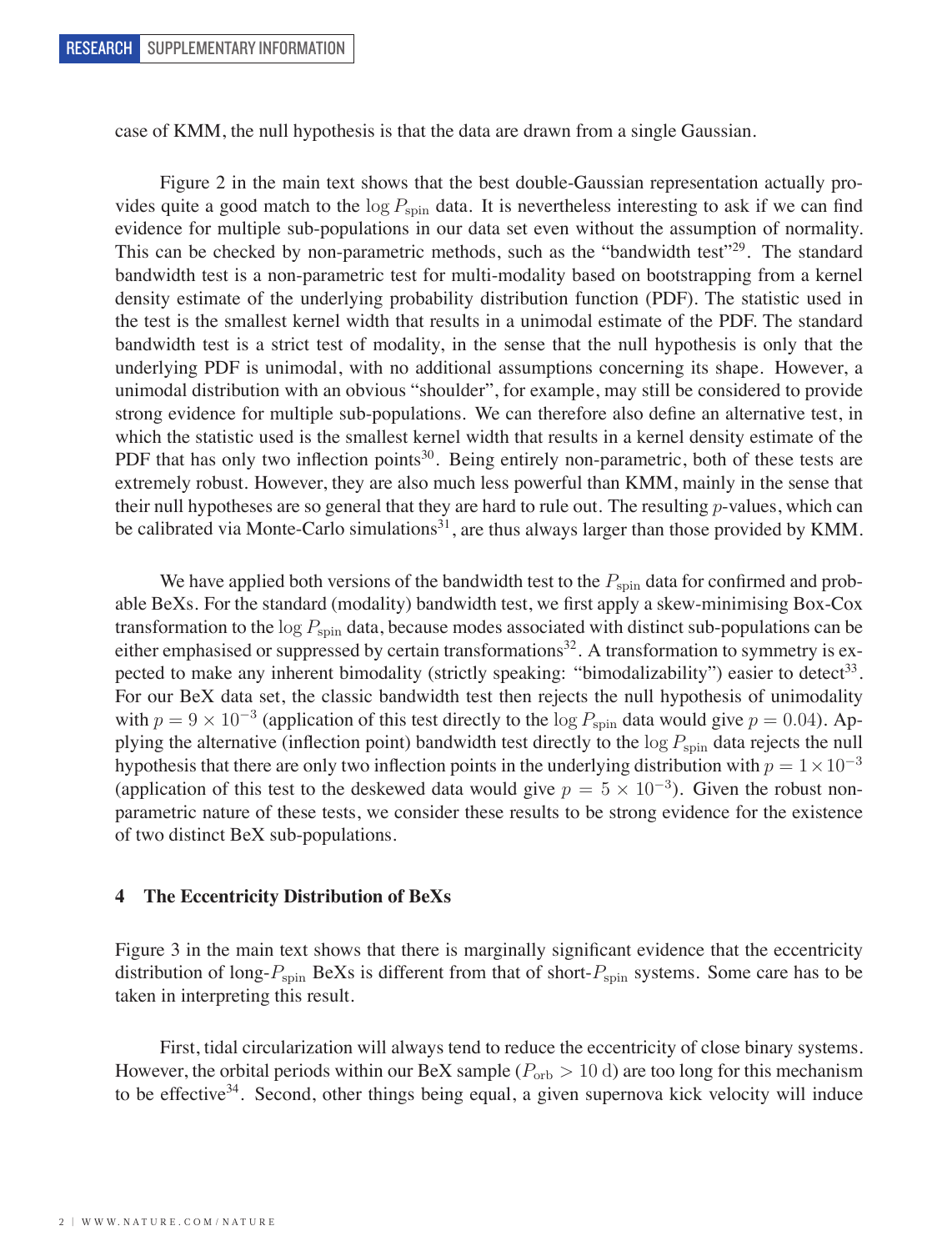larger orbital eccentricities in wide, long-period, binaries, since such systems are more weakly bound. Given that  $P_{\text{spin}}$  is correlated with  $P_{\text{orb}}$  in BeXs, this could produce a  $P_{\text{spin}} - e$  correlation in the observed sense.

Does this latter bias affect our analysis? Supplementary Figure 1 shows the  $P_{\text{orb}}$  versus e distribution for our BeX sample. Superposed on this, we also show the *predicted* location<sup>35</sup>, under the assumption that they all receive the large kicks typically associated with conventional iron-corecollapse ( $\langle v_{\text{kick}} \rangle \simeq 450 \text{ km s}^{-1}$ ). Two key conclusions may be drawn immediately from this plot. First, the observed distribution is clearly inconsistent with being drawn from a single, high-kick population. In fact, the low eccentricities ( $e \lesssim 0.4$ ) seen in many BeXs with  $P_{\text{orb}} \gtrsim 20$  d cannot be explained by large kicks at all. A possible connection between such low-eccentricity HMXBs<sup>36</sup> and low-kick electron capture supernovae has indeed been suggested before<sup>17,19</sup>. Second, the  $P_{\text{orb}} - e$ plane does not separate the two BeX sub-populations as cleanly as the  $P_{\text{spin}} - e$  plane. Indeed, if we split the BeX sample into short-period ( $P_{\rm orb} < 60$  d) and long-period ( $P_{\rm orb} > 60$  d) systems, their cumulative eccentricity distributions do not differ significantly ( $p = 0.35$ ). Both conclusions indicate that the link between spin period and eccentricity suggested in the main paper is not simply due to a  $P_{\rm orb}$ -dependent bias.

Finally, there are two obvious outliers from the trend that  $\log P_{\text{spin}}$  systems have preferentially high eccentricities (see Figure 3 in the main text). These systems are X Per and 1A 1118- 616, which actually have the longest spin periods ( $P_{\text{spin}} = 837.7$  s and 407.7 s, respectively), but  $e \simeq 0.1$ . Both of these object are known to be highly unusual within the BeX class. For example, X Per does not show the transient X-ray bursts associated with periastron passages that are the hallmark of almost all BeXs, while 1A 1118-616 is one of the furthest systems from the standard  $P_{\rm orb}-P_{\rm spin}$  correlation (Figure 1 of the main text). Indeed, in both systems, the dominant accretion mode probably differs from that which establishes the spin equilibrium in other  $BeXs^{37,38}$ . This may explain why  $P_{spin}$  is *not* a valid tracer of formation channel in these two objects. Also, since 1A 1118-616 has a surprisingly short orbital period considering its slow spin ( $P_{\rm orb} = 24$  d<sup>38</sup>), the low eccentricity of this system is not actually in terrible conflict with a standard (high) kick scenario<sup>35</sup>. If X Per and 1A 1118-616 are excluded from the eccentricity distribution of long- $P_{\text{spin}}$ systems, the difference to the short- $P_{spin}$  systems becomes highly significant ( $p = 0.006$ ). *A posteriori* outlier removal is, of course, a dangerous statistical practice, so this *p*-value cannot be taken quite at face value. Nevertheless, it is also interesting to note that all other high- $P_{spin}$  systems in Figure 3 do, in fact, lie in the region predicted for systems produced via high-kick supernovae.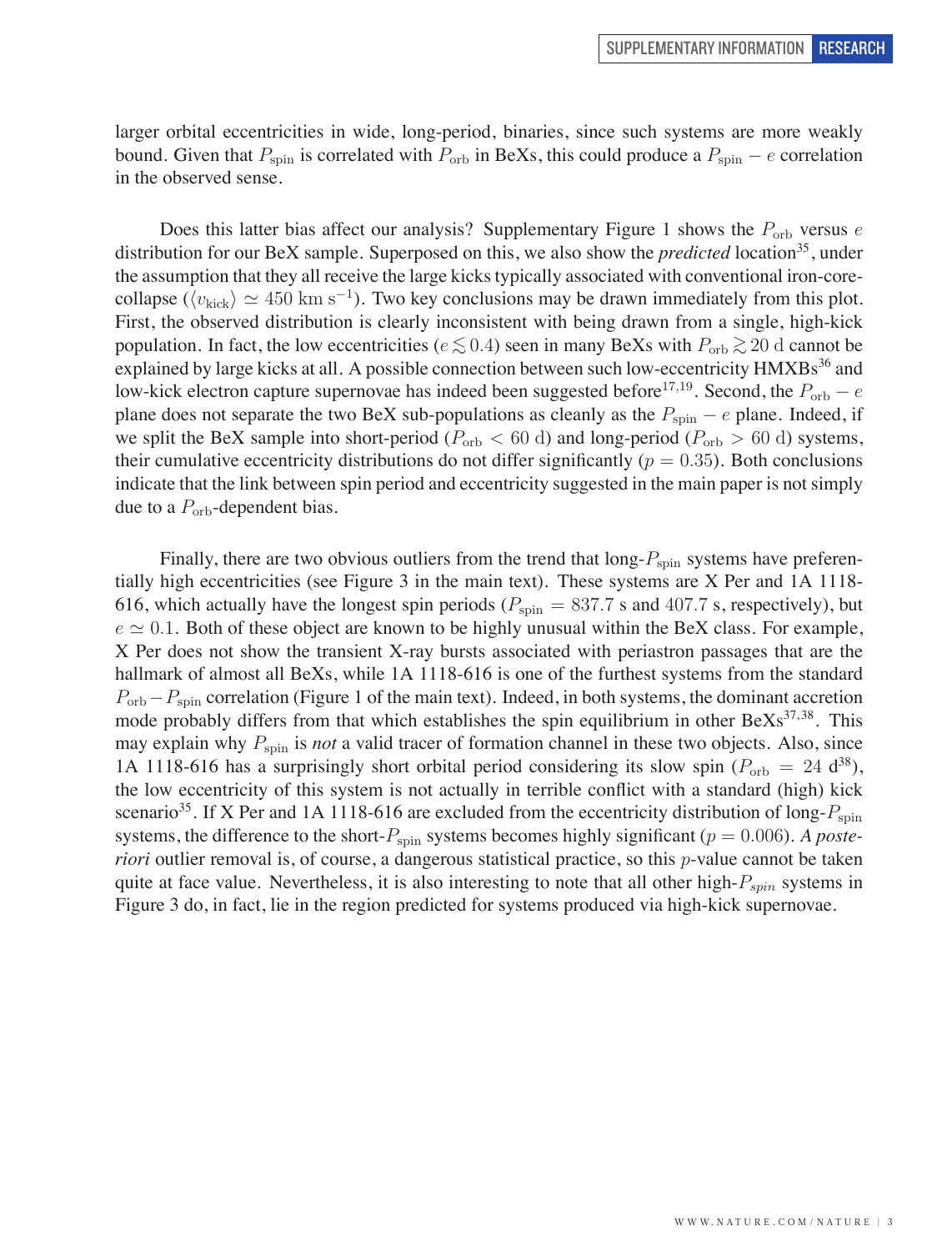

**Supplementary Figure 1** The dependence of eccentricity on  $P_{\text{orb}}$  among BeXs. The left panel shows  $P_{\rm orb}$  versus eccentricity for all confirmed and probable BeX systems with measured spin and orbital periods and eccentricities. Long- $P_{spin}$  systems with  $P_{spin} > 40$  s are additionally marked with open circles. The vertical dashed line marks the approximate division between the short- $P_{\rm orb}$  and long- $P_{\rm orb}$  sub-populations (see Figure 1 in the main text). The shaded area shows the region predicted to contain 60% of systems by population synthesis calculations adopting a kick velocity distribution appropriate for iron-core-collapse with mean  $\langle v_{\text{kick}}\rangle \simeq 450$  km s<sup>-135</sup>. The top right panel shows the cumulative eccentricity distributions of these two sub-samples. A Kolmogorov-Smirnov test provides no evidence for a significant difference between these distributions ( $p = 0.35$ ).

- 26. Rappaport, S. & Joss, P. C. Binary X-ray pulsars. *Nature* **266**, 123–125 (1977).
- 27. Bhatt, H. C. The pulse-period distribution of binary X-ray pulsars. *Astrophys. Space Sci.* **81**, 379–385 (1982).
- 28. Muratov, A. L. & Gnedin, O. Y. Modeling the Metallicity Distribution of Globular Clusters. *Astrophys. J.* **718**, 1266–1288 (2010). 1002.1325.
- 29. Silverman, B. W. Using kernel density estimates to investigate multimodality. *Journal of the Royal Statistical Society, Series B* **43**, 97–99 (1981).
- 30. González-Manteiga, W. & Cuevas, A. Data-driven smoothing based on convexity properties. In G. Roussas (ed.) *Nonparametric functional estimation and related topics*, vol. 335 of *NATO ASI Series C*, 225–240 (1991).
- 31. Hall, P. & York, M. On the calibration of Silverman's test for multimodality. *Statistica Sinica* **11**, 515–536 (2001).